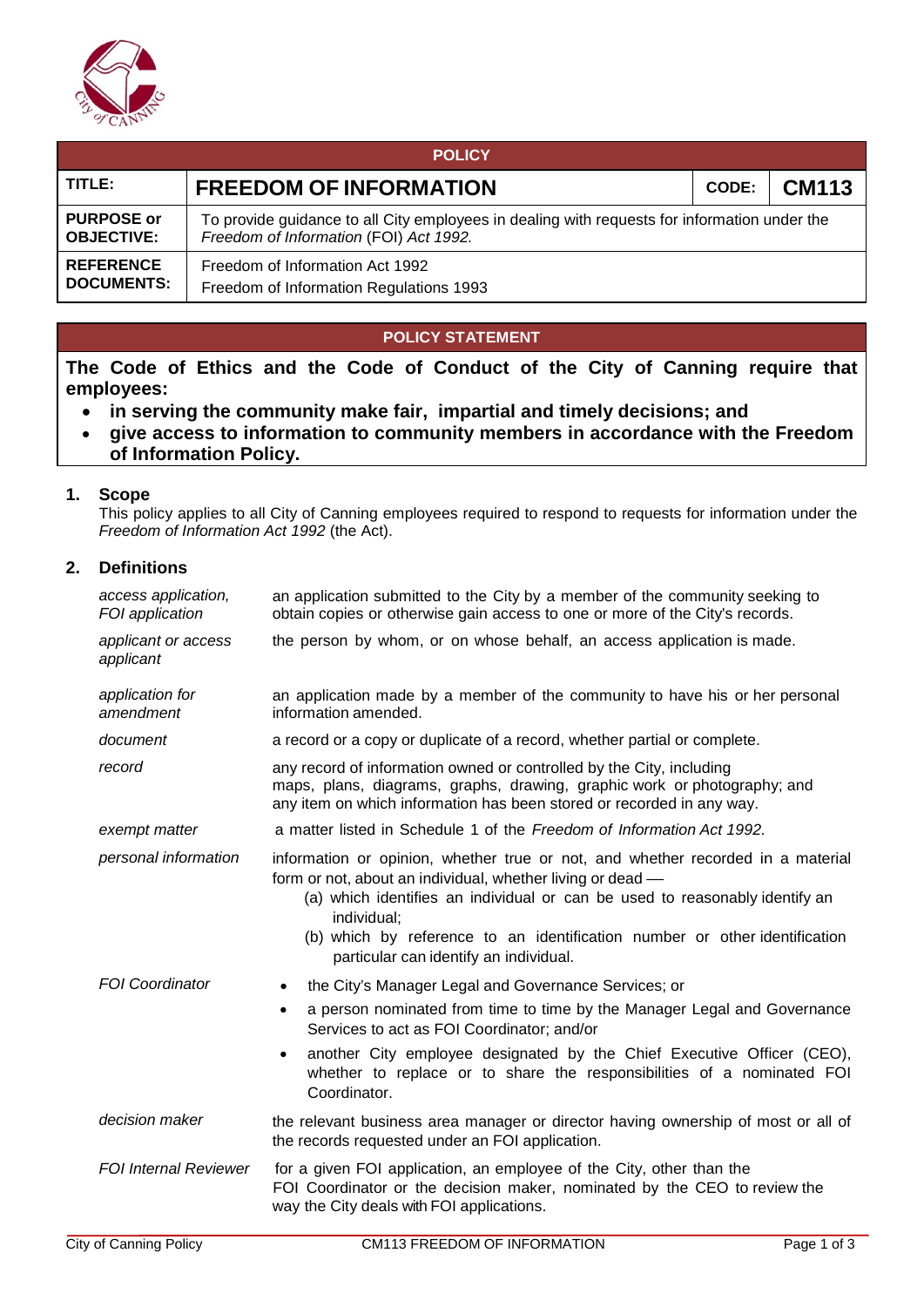*Coordinator Records* the employee, regardless of the position title, for the time being in charge of the records management function at the City

## **3. FOI applications to be the last resort**

All City employees will act to minimise the need for FOI applications by supplying all information requested by members of the community outside of the FOI process where it can be legally provided.

## **4. Duty of the Chief Executive Officer**

The CEO will:

- (1) Ensure that at any time there is one (1) or more FOI Coordinators at the City;
- (2) Cause the City's Information Statement, as required under Part 5 of the *Freedom of Information Act 1992,*  to be reviewed annually and published; and
- (3) Appoint a staff member of appropriate seniority and experience to act as FOI Internal Reviewer.

#### **5. Duties of directors and business area managers**

- (1) Directors and managers may on request and at their discretion release records that are technically exempt under the FOI Act if:
	- (a) they believe the release of those records would give effect to the FOI Act;
	- (b) the release does not contravene any other legislation or City policy; and
	- (c) the release would not constitute a breach of confidentiality.
- (2) Directors and managers will ensure that their areas observe good record keeping practices.
- (3) Directors and managers are responsible for ensuring that access to any information is not hindered by staff movements, whether permanent or temporary.
- (4) Directors and managers, when acting as decision makers, will ensure that:
	- (a) a thorough and exhaustive search is conducted to locate records including, if required*,* seeking the support of the Information Management Services Coordinator and/or the Coordinator Records;
	- (b) the actions constituting the search process are properly documented;
	- (c) a Schedule of documents is prepared; and
	- (d) the FOI Coordinator is provided without undue delay with complete information relevant to the FOI application (including the Schedule of documents).
- (5) Directors and managers, when acting as decision makers, will decide, in consultation with the FOI Coordinator, what records can be released and, if required, with what editing.
- (6) With respect to an application for amendment, Directors and managers will:
	- (a) decide whether the required changes to personal information are warranted;
	- (b) establish the level of proof and type of evidence required;
	- (c) ensure that the requested amendment is not done in a manner that obliterates the information on a record; and
	- (d) ensure that the amendment, if approved and undertaken, is, if feasible, mentioned on the altered record or otherwise recorded.

# **6. Duties of FOI Coordinator**

The FOI Coordinator will:

- (1) assess an FOI application and determine:
	- (a) whether the request is valid; and
	- (b) whether the required information can be provided outside the FOI process; and
	- (c) whether the required fee has been paid; and
	- (d) who is the decision maker for the FOI application.
- (2) process an FOI application in accordance with the procedures made under this Policy including: (a) ensuring that the application is registered; and
	- (b) documenting actions taken to respond to the FOI application; and
	- (c) referring the FOI application to the decision maker and requesting that a search for records is undertaken; and
	- (d) liaising with third parties; and
	- (e) deciding in cooperation with the decision maker which records can be released, and, if required, with what editing.